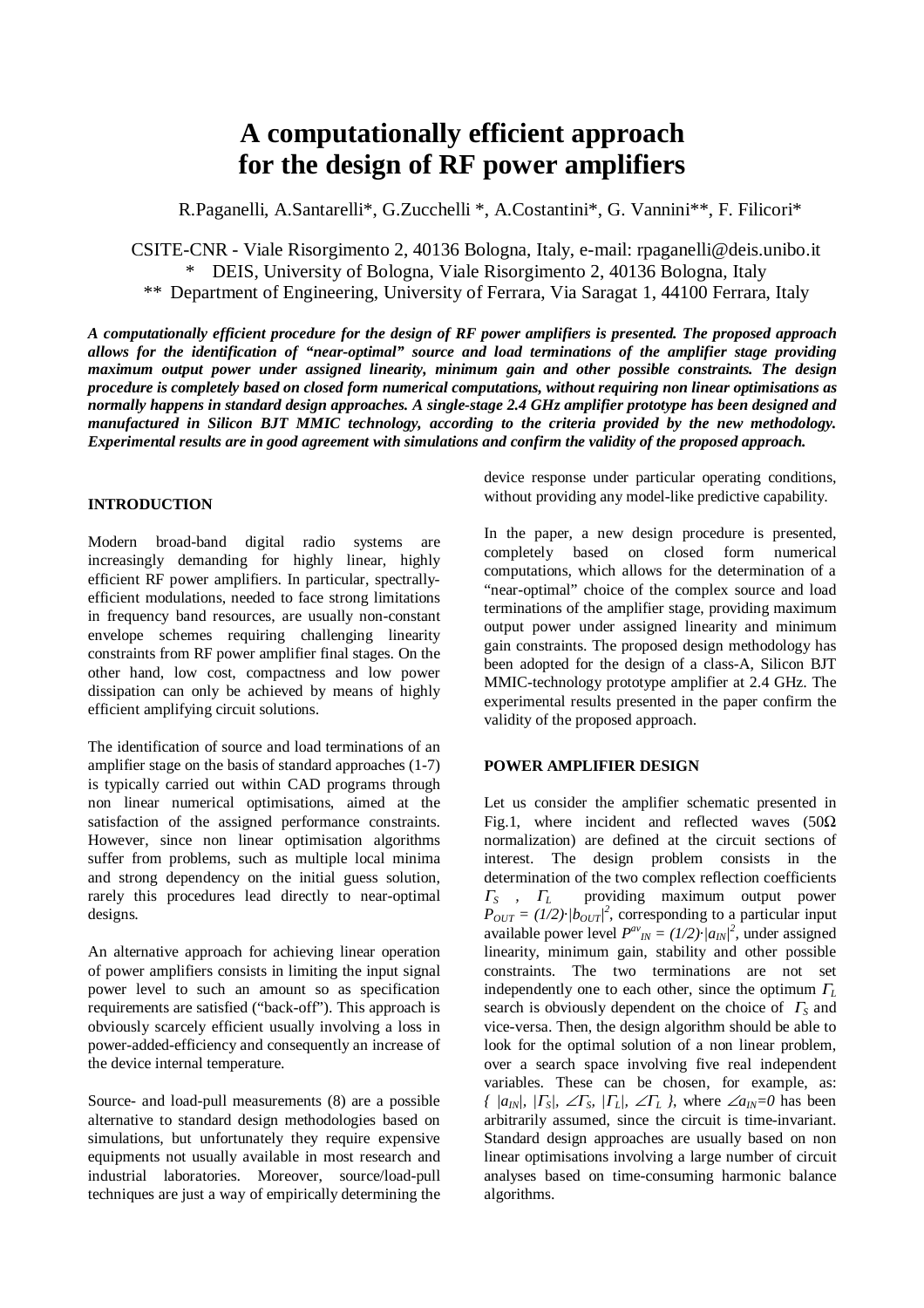The design approach proposed here exploits a suitable change of the independent variables search domain, provided that the adopted non linear dynamic device model is defined by non linear equations explicitly describing the currents as function of the voltages at the intrinsic device ports. The Gummel-Poon BJT model<sup>1</sup>, conventional quasi-static FET models and different types of look-up-table based non linear dynamic models (9-10) meet this requirement. The new procedure is based on the adoption of a different set of independent variables, involving the phasors  $V_1$ ,  $V_2$  of the first harmonic of the voltages at the intrinsic transistor. In particular, the search for the optimal amplifier design is carried out in the space of the variables: *{ |V<sub>1</sub>|, |A<sub>V</sub>|, ∠A<sub>V</sub> }, where*  $A_V = V_2/V_1$ *. Without loss* of generality,  $\angle V_l$  is here assumed to be zero.

This design space is convenient, since the port voltages *V1, V2* completely define, without requiring any iterative procedure for solving harmonic balance equations, the large-signal transistor operation through the model equations, which explicitly provide all the corresponding harmonic components  $I_I^{(K)}$  and  $I_2^{(K)}$  of the currents and consequently, for a given parasitic network, the corresponding value of the load impedance *ZL* or the load reflection coefficient Γ*L=(ZL-R0)/(ZL+R0)*. The source reflection coefficient <sup>Γ</sup>*S* , instead, is not univocally defined at the fundamental frequency by the transistor large-signal operating condition defined by the design variables:  $V_1$ ,  $V_2$ , or equivalently: *|V<sub>1</sub>|, |A<sub>V</sub>|, ∠A<sub>V</sub>. However, for any possible choice of |V<sub>1</sub>|, |A<sub>V</sub>|, ∠A<sub>V</sub>* the search for the optimal value of <sup>Γ</sup>*S* ,which minimizes the amplifier non-linearity under given constraints on minimum gain and stability, can be easily carried out by solving simple linear equations.

It should be noted that in the proposed design approach the higher order harmonics of the intrinsic transistor voltages are practically neglected, by assuming zero amplitudes. This could be considered as a simplifying assumption reasonably acceptable in quasi-linear class-A operation. However, the same assumption could be made also for different operating conditions (e.g., class-AB or B), which involve stronger harmonic distortion. In such cases, neglecting higher order voltage harmonics at the intrinsic transistor would correspond, instead, to a possible sub-optimal choice of harmonic source/load terminations, where the input and output matching network are designed to provide "shorts" at the harmonic frequencies. In practice, this is a possible way to avoid power transmission at unwanted harmonic frequencies.

According to the flow-chart presented in Fig.2 describing the proposed approach, a search for

 $\overline{a}$ 

increasing values of  $|V_1|$  is carried out for each couple *{ |AV|,* ∠*AV }* over a rectangular suitably-dense grid of values. The two phasors  $V_1$  and  $V_2$  imposed at each loop iteration, explicitly define the load reflection coefficient <sup>Γ</sup>*L* , since the corresponding device current harmonic phasors must satisfy the voltage-controlled device model equations. Instead, univocal determination is not possible for the input termination  $\Gamma<sub>S</sub>$  at the fundamental harmonic, due to the presence of the input signal source. Moreover, different values of <sup>Γ</sup>*S* correspond to very different power amplifier performances, so that a nested search for the  $\Gamma<sub>S</sub>$  value optimising the assigned design goals (i.e., minimize non-linearity under assigned constraints on minimum acceptable gain, stability, etc.) is carried out over a rectangular grid of  $\frac{f}{F_s}$ ,  $\angle F_s$ values. In particular, at the end of each loop in  $/V_l$ , an upper limit  $/V_I/_{LIM}$  is found, beyond which no value of <sup>Γ</sup>*<sup>S</sup>* exists, which can satisfy the design specifications on linearity. Once the  $\frac{f}{A_V}$ , ∠ $A_V$  } rectangular domain has been completely explored, suitable design maps can be drawn, where any desired large-signal performance index, such as output power, minimum requested gain, non-linearity indexes, network physical consistency indexes, stability margins, can be plotted over the bidimensional domain  $\frac{f}{A_V}$ , ∠*A<sub>V</sub>*.

In such a context, a power amplifier non-linearity index definition can be given in order to take into account both AM/AM and AM/PM amplifier distortion. In particular, we define a transfer function compression index as:

$$
\varepsilon = \left| \frac{H - \hat{H}}{H} \right|
$$

where:  $H = b_{OUT} / a_{IN}$  represents the complex ratio between the reflected wave  $b_{OUT}$  at the load section and the incident wave  $a_{IN}$  at the source section under smallsignal conditions and  $\hat{H} = b_{OUT}^{(1)} / a_{IN}^{(1)}$  is the corresponding ratio between the first harmonic components of  $b_{OUT}$  and  $a_{IN}$  under actual large-signal conditions. It is interesting to observe that the above defined index can be related to the conventional thirdorder intercept point, providing the important advantage of transforming a power amplifier design specification on maximum (two-tone excitation) intermodulation distortion into an equivalent specification on a (singletone excitation) complex gain compression.

Under the simplifying assumption of lossless input and output matching networks, the two quantities  $H$  and  $\hat{H}$ can be evaluated at each loop iteration by the following expressions:

$$
H = \frac{\sqrt{I - |T_S|^2} \cdot e^{j\varphi_{IN}} \cdot \sqrt{I - |T_L|^2} \cdot e^{j\varphi_{OUT}}}{I - T_S \cdot \left(S_{II} + \frac{S_{I2}S_{2I} \cdot T_L}{I - S_{22} \cdot T_L}\right)} \cdot \frac{S_{2I}}{I - S_{22} \cdot T_L}
$$

<sup>1</sup> Gummel-Poon model equations define an explicit relationship between intrinsic device current and voltages provided that a simply linear parasitic base resistor is assumed.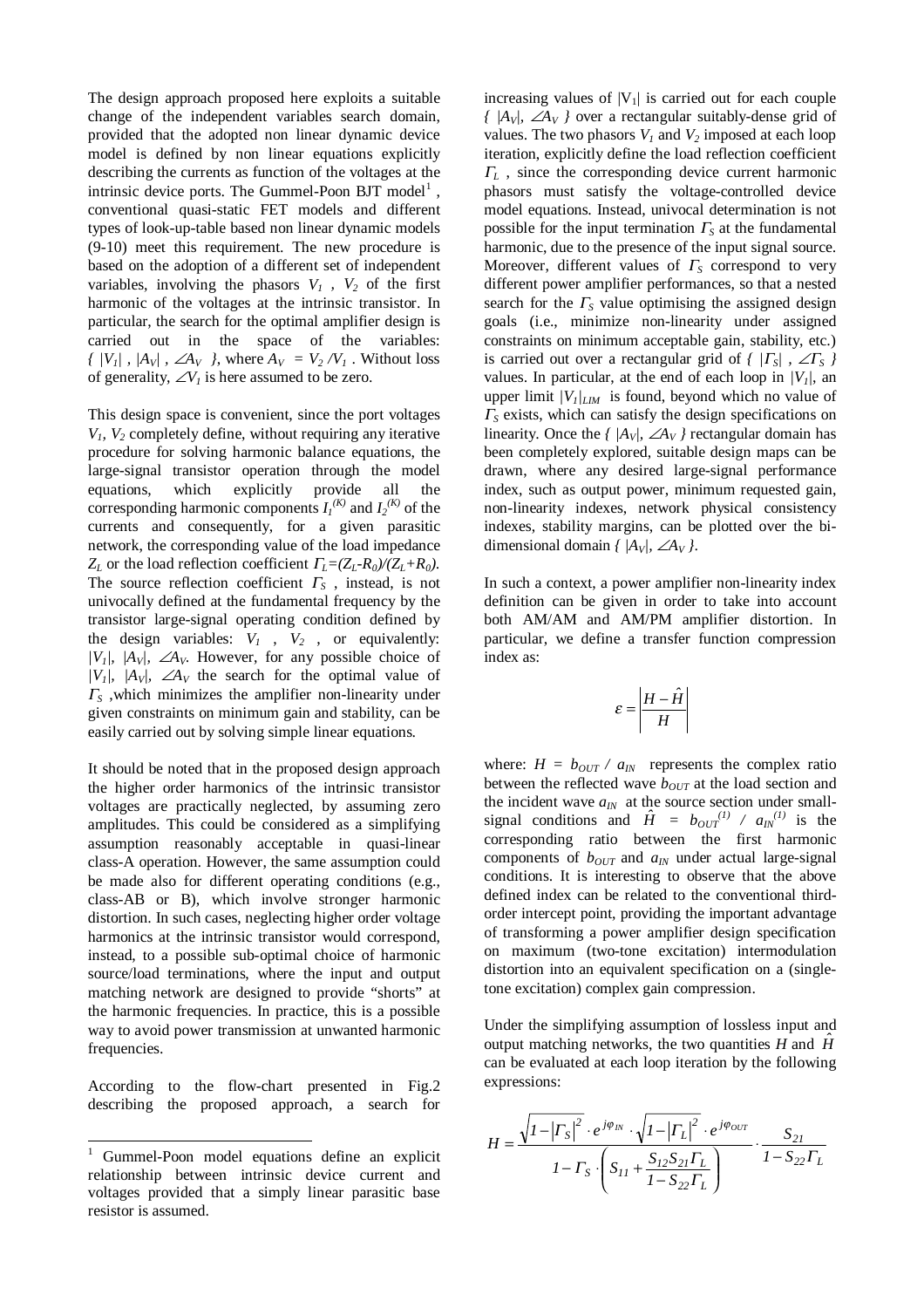$$
\hat{H} = \frac{\sqrt{I - |F_S|^2} \cdot e^{j\varphi_{IN}} \cdot \sqrt{I - |F_L|^2} \cdot e^{j\varphi_{OUT}}}{I - F_S \cdot \frac{b_l^{(1)}}{a_l^{(1)}}} \cdot \frac{b_2^{(1)}}{a_l^{(1)}}
$$

where:  $\varphi_{IN}$ ,  $\varphi_{OUT}$  are phases delays depending on the actual realisation of the input / output matching networks (irrelevant to the aim of evaluating the nonlinearity index  $\varepsilon$ ); *S<sub>ij</sub>* (*i,j*=*1,2*) are the transistor smallsignal scattering matrix elements;  $\Gamma_s$ ,  $\Gamma_l$  are the actual guess of the source and load transistor terminations and, finally,  $\langle b_1^{(1)}, b_2^{(1)}, b_2^{(1)} \rangle$  are the first harmonic components of incident / reflected waves at the transistor ports. The latter can be easily evaluated for each choice of  $\frac{f}{V_1}$ ,  $\frac{A_V}{A_V}$ ,  $\frac{A_V}{A_V}$  on the basis of the intrinsic transistor model prediction of currents and the known linear parasitic network.

### **EXPERIMENTAL VALIDATION**

The consistency of the proposed power amplifier design method and the validity of the involved simplifying assumptions were preliminary explored by comparison with accurate Harmonic Balance simulations carried out by means of commercial CAD tools. To this aim, a single-stage 2.4-GHz quasi-linear power amplifier test circuit, based on Silicon BJT MMIC-technology by ST-Microelectronics, was designed, manufactured and tested. The Gummel-Poon model for the selected device was extracted on the basis of measured DC characteristics and S-parameters up to 20 GHz. Moreover, a bias condition for a power amplifier working in class A was chosen.

As shown in Tab.I, the complex transfer function  $\hat{H}$ and the non-linearity index ε, corresponding to the <sup>Γ</sup>*S ,* <sup>Γ</sup>*L* identified by the proposed procedure at  $P_{OUT}$  = 18dBm, are in good agreement with the corresponding quantities obtained by means of Agilent ADS, without neglecting higher order voltage harmonics at the intrinsic transistor ports. Moreover, HB simulations, carried out by slightly varying the values of the source and load terminations  $\Gamma<sub>S</sub>$ ,  $\Gamma<sub>L</sub>$ around the choice found according to the proposed approach (Tab.II), clearly show that the obtained solution really correspond to a near-optimum power amplifier design.

A low-pass circuit topology for the input and output matching networks was adopted according to Fig.3, allowing for the biasing of the active device through the on-wafer RF probing system. The power amplifier prototype, manufactured by STM (Fig.4), was then measured both under small-signal (Fig.5) and largesignal (Fig.6) conditions. The good agreement between experimental results and circuit simulations, based on the Gummel-Poon BJT model, confirms the validity of the proposed approach.

#### **ACKNOWLEDGEMENT**

This work was partly supported by the Italian National Research Council under the MADESSII project. The authors would like to thank the ST Microelectronics staff (Catania, Italy) for their technical support in the power amplifier layout design.

#### **REFERENCES**

- (1) G.Gonzales, *Microwave Transistors Amplifiersanalysis and design*, 2nd Edition, Prentice Hall, 1997
- (2) S.C.Cripps, *RF Power Amplifiers for Wireless Communications* , Artech House, 1999.
- (3) L.A.Larson, *RF and Microwave Circuit Design for Wireless Communications*, Artech House, 1997.
- (4) J.L.B.Walker, *High Power GaAs FET Amplifiers*, Artech House, 1993.
- (5) F.Giannini, G.Leuzzi, E.Limiti, J.S.Mroz and L.Scucchia, *Nonlinear Mixed Analysis/Optimization Algorithm for Microwave Power Amplifier Design*, IEEE Trans. on MTT, Mar. 1995.
- (6) J.S.Snider, *A Theoretical Analysis and Experimental Confirmation of the Optimally loaded and Overdriven RF Power Amplifier* , IEEE Trans. on ED, Dec. 1967.
- (7) S.A.Maas, *Nonlinear Microwave Circuits*, Artech House, 1988.
- (8) G.Madonna, A.Ferrero, M.Pirola and U.Pisani, *Testing microwave devices under different source impedance values-a novel technique for on-line measurement of source and device reflection coefficients*, IEEE Trans. on IM, Apr 2000.
- (9) F.Filicori, A.Santarelli, P.Traverso and G.Vannini, *Electron device model based on nonlinear discrete convolution for large-signal circuit analysis using commercial CAD packages*, Proc. of GAAS99, Munich, Germany, Oct 1999.
- (10) D.E.Root et al., *Technology independent largesignal non quasi-static FET models by direct construction from automatically characterized device data*, Proc. of 21st EuMC, Sep 1991.



*Figure 1: Single-stage power amplifier schematic (bias networks omitted)* 

|                      |      | $ \hat{H}/\lceil d\text{B} \rceil$ $\angle H$ [deg] $ \varepsilon$ [%] |  |
|----------------------|------|------------------------------------------------------------------------|--|
| New design algorithm |      |                                                                        |  |
| CAD validation       | 17.5 |                                                                        |  |

*Table I: Complex gain and non-linearity index corresponding to*  $P_{OUT} = 18$  *dBm. Values obtained under the simplifying assumptions adopted by the proposed design procedure vs. values obtained by means of Agilent ADS.* 

*As expected, negligible differences confirm the validity of the new procedure simplifying assumptions..*